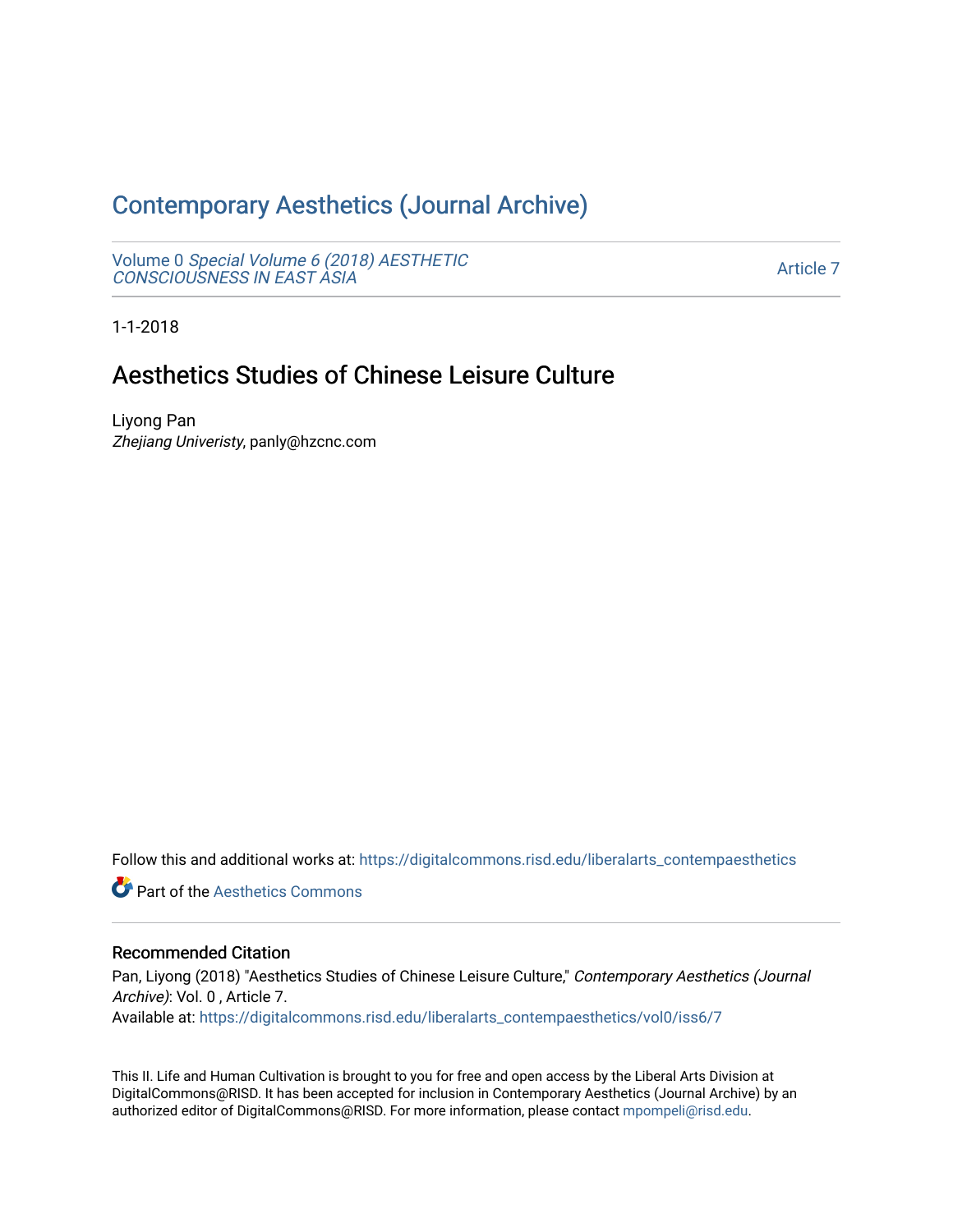$\mathcal{C}$ ontemporary

**[About CA](https://www.contempaesthetics.org/pages/about.html)**

**[Journal](https://www.contempaesthetics.org/newvolume/pages/journal.php)**

**[Contact CA](https://www.contempaesthetics.org/pages/contact.html)**

**[Links](https://www.contempaesthetics.org/pages/links.html)**

#### **[Submissions](https://www.contempaesthetics.org/pages/guidelines.html)**

**Search Journal**

Enter search terms

Search

[Editorial Board](https://www.contempaesthetics.org/pages/editorialboard.html)

[Permission to Reprint](https://www.contempaesthetics.org/pages/reprint.html)

**[Privacy](https://www.contempaesthetics.org/pages/privacy.html)** 

[Site Map](https://www.contempaesthetics.org/pages/sitemap.html)

[Publisher](https://www.contempaesthetics.org/pages/publisher.html)

**[Webmaster](mailto:webmaster@contempaesthetics.org)** 

# **Aesthetics Studies of Chinese Leisure Culture**

 *Liyong Pan*

# **Abstract**

Given the present situation and problems of the research on contemporary China's leisure culture and aesthetics, it is the highest priority of leisure studies to make leisure return to the nature of human self-creation and self-improvement; to learn to intelligently spend leisure time in the realm of aesthetics; to deeply examine and carry forward the national tradition and wisdom of Chinese leisure; and to establish a modern leisure culture and theory with Chinese characteristics and Chinese discourse.

Meanwhile, it is the highest priority of aesthetic research to transcend the tradition of discussing abstract concepts and focusing only on art; to enter the daily life of contemporary society and more actively meet the needs of social development; to make it more realistic and play its social and cultural role more effectively; and to transform aesthetics from the pure theory of audio-visual arts into the vivid learning of the unity of body and mind. In this sense, aesthetic research on contemporary leisure culture helps to improve the quality of contemporary life and is of important theoretical significance and practical value. So, it is necessary for contemporary Chinese aesthetics to include leisure and to guide the leisure culture. Consequently, leisure aesthetics should be an important and necessary part of contemporary Chinese aesthetics, and it is the inevitable requirement of history and reality to thoroughly and systematically construct Chinese leisure aesthetics.

# **Key Words**

aesthetics; leisure aesthetics; leisure culture; theoretical construction

# **1. Introduction**

Ten years ago, the author put forward in an article the intrinsic, inevitable relationship between leisure and aesthetic. Fundamentally speaking, leisure is a state of human selfdependent life and free feeling. Thus self-dependence, freedom, and self-actualization are the core features of leisure; so are the aesthetic activity's most essential principles. The aesthetic activity is the highest level and the main way of leisure. Therefore, leisure culture should be studied from the perspective of aesthetic thinking to grasp the essence of leisure culture and reveal its inner state. Meanwhile, aesthetics should be understood from the perspective of the inner state of leisure to make aesthetics go deeper into the practice fields and fully display its humanistic and practical value. The former is the aesthetics of the survival state, and the latter is the leisure lifestyle of the aesthetic realm. In sum, as the ideal state of life leisure and aesthetic activity have the common nature of human self-dependent life and free feeling. $[1]$ 

<span id="page-1-0"></span>The following issues deserve academic concern and research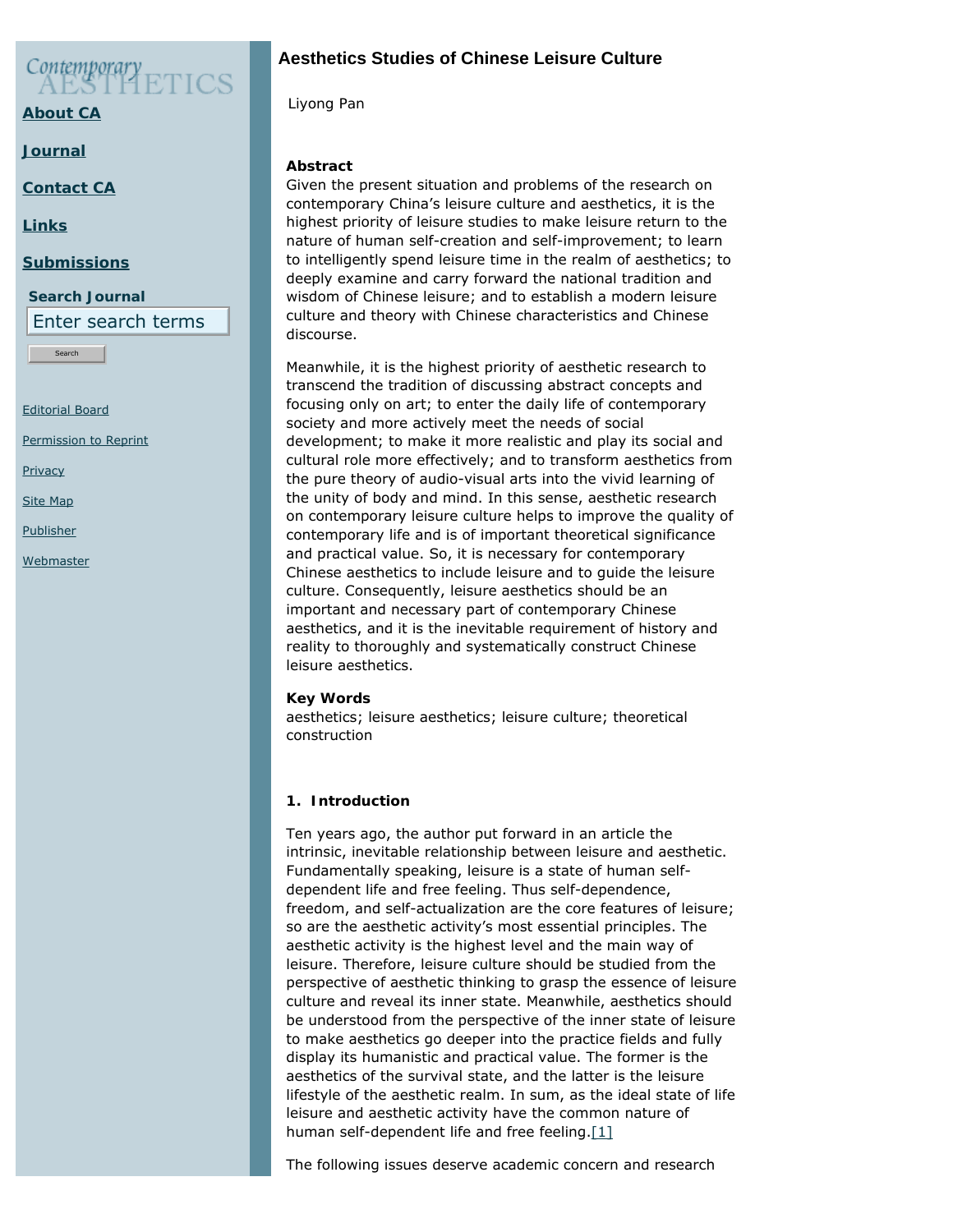for the theoretical construction of Chinese leisure culture and leisure aesthetics.

# **2. Research on aesthetics and leisure from the perspective of humanistic philosophy and humanistic psychology**

The intrinsic relationships between aesthetics, leisure, and the survival state should be analyzed. The essential principle of leisure and aesthetics, human self-dependent life, and free feeling should be revealed. And finally, the nature meaning of aesthetics and leisure in the ideal state of society and human survival should be clarified.

The concept of leisure is frequently used in daily life. It is also easy for people to have prejudices on the concept of leisure. For instance, surfing the Chinese Leisure Website, we see the content is roughly about the sauna, pedicure, and so on. It seems that the leisure activity and leisure culture are mainly these kinds of recreation. In fact, it is a kind of bias to the leisure culture because of a lack of understanding of the profound humanistic value of leisure culture. Therefore, it is difficult for scholars to dispel those prejudices and to make leisure theory of aesthetic value by going beyond the general application of leisure activities and phenomenon and revealing its humanistic philosophy and psychological basis. But we should do that. We should make clear that leisure is one of the ideal states of human life and a process of a human being's self-improvement, and that leisure is a means of not only looking for happiness but also of seeking for the meaning of life. At the same time, we should distinguish intelligent and reasonable leisure from simple or negative leisure or pleasure to reveal the ideal leisure state.

Leisure is not only an absolute measure of society but a kind of relative attitude towards life. Absolute social measure refers to the absolute level of social economic development. If the development of productivity has not been able to provide enough free time and economic base, people's leisure lacks the necessary external conditions. But the wisdom of having appropriate leisure is that people can break through the limit of the absolute measure by adjusting their attitude towards life and get relative freedom of the spirit in their present situation, and thus into the leisure realm of life. That is a kind of relative attitude towards life. From the perspective of humanistic philosophy, the natural existence of a human being depends on the emergence of the original world, that is to say, human, authentic feeling towards the world. The significance of the world for people depends on people's free feeling towards the world. After all, self-dependent life is authentic life, and free feeling is authentic experience. though we may not be able to change the reality, we can get free mind space and to the ideal life realm by adjusting our attitude towards life. So besides focusing on the development of the material world and improving the material level in order to enhance the external environment of living, we also can't ignore self-regulating and self-upgrading in spiritual realm.

Given the many examples of people trapped because of too much money or idle time, money and spare time isn't a sufficient condition for enjoying appropriate leisure. Therefore, even being not very well off, people can still keep a happy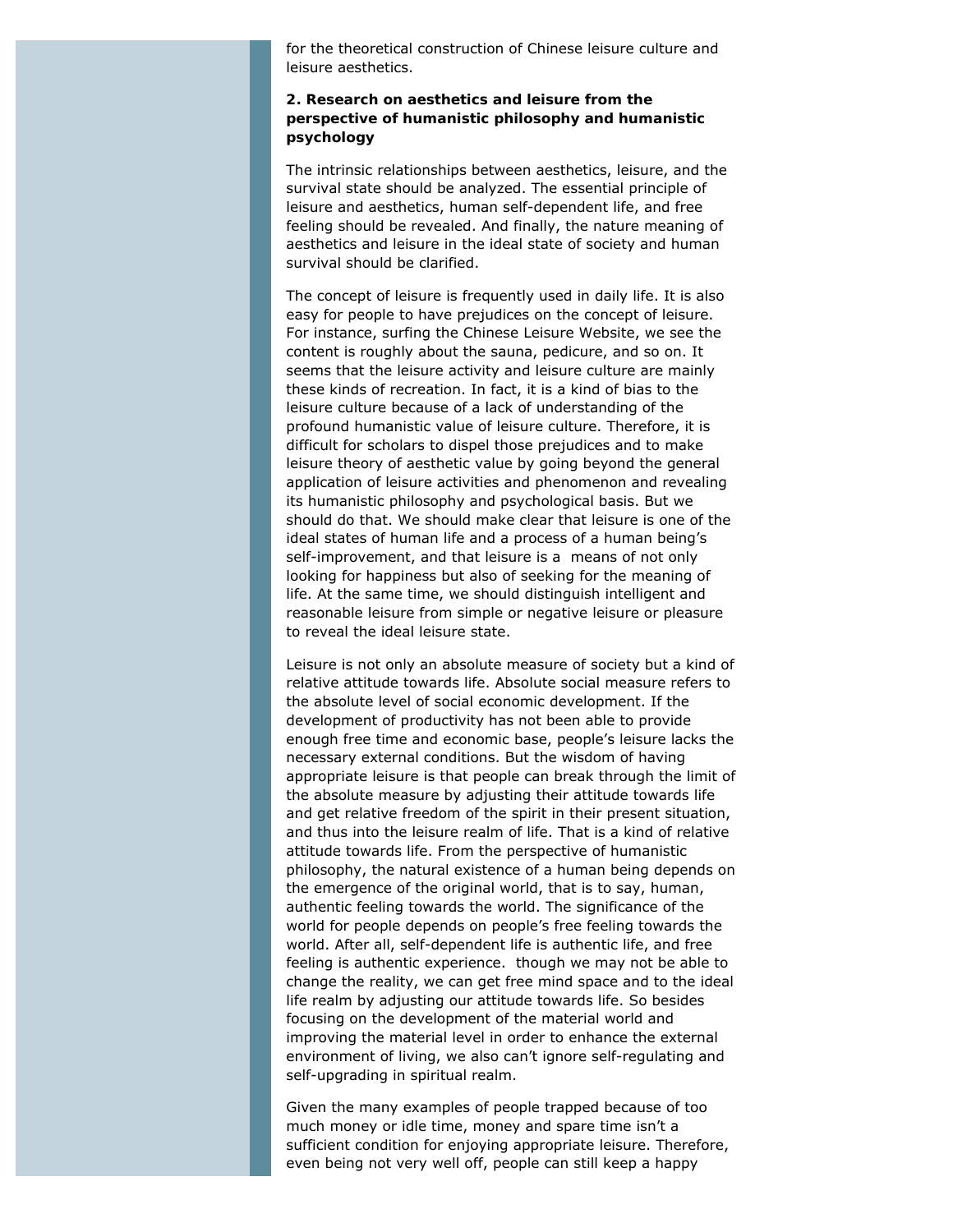state of mind in their specific environment, and that is appropriate leisure. In that case, relative attitude towards life plays an important even decisive role.

### **3. Research on the situation and promotion in the form of aesthetics of contemporary Chinese leisure culture**

First, the contemporary Chinese spiritual state about leisure, such as leisure needs, leisure ideas, leisure psychology, and leisure experience, should be studied. Second, contemporary Chinese behavioral phenomenon about leisure, such as leisure activities and leisure patterns, should be studied. Third, contemporary Chinese social and economic phenomenon about leisure, such as leisure industries, such as leisure tourism, culture entertainment, and leisure sports, and leisure consumption is also worth our attention. And finally, there is the research on the phenomenon at the ontological level about the relationship between leisure and living, in addition to leisure and the life value. By means of the above research, we can draw the outline of the trajectory and trend of development of the leisure culture in contemporary China to analyze problems and put forward suggestions. Especially, we should pay attention to the aesthetic meaning in the development of leisure culture, and reveal the theoretical value and practical significance of the aesthetics on promoting leisure culture.

The vigorous development of present China's leisure culture greatly improves and enriches the spiritual life both socially and nationally, but there is a negative phenomenon: improper leisure and the alienation of leisure consumption. Overall, the negative impact of the leisure life is caused by the process of so-called modernization, including materialization, monetization, technicalization, digitization, and virtualization, and by the process of globalization that mixes negative factors of traditional Western and Eastern cultures. So, although the development of present China's leisure culture helps people to enjoy a more colorful life, it also leads people into sort of spirit predicament that then leads to a kind of alienation: onedimensional, objectifying, and false. It treats leisure as purely sensual pleasure or vanity symbols, drowning in the perceptual materialized world and chasing sensual pleasures, with no rational thinking or understanding of art and life. As a result, in being overly satisfied with sensual pleasures, and even with vanity, people are willing to be slaves of their senses and of material symbols. Meanwhile, people are unconsciously losing their abilities of judgment, contemplation, and criticism. The true meaning of leisure is lost in the desire for material possessions. Therefore, how to enjoy appropriate leisure has become a hot topic, of mutual interest to social scholars and common people.

It's necessary to dialectically analyze the multiple influences of leisure activities and culture on society and life. Besides affirming that appropriate leisure is the premise of selfactualization and the symbol of social civilization, we should analyze the alienation phenomena in the process of leisure development and evolution. We should also analyze the historical, social, and psychological reasons for the alienation of mentality, and for ways of leisure and consumption, and the two-facedness of leisure and consumption. Leisure activities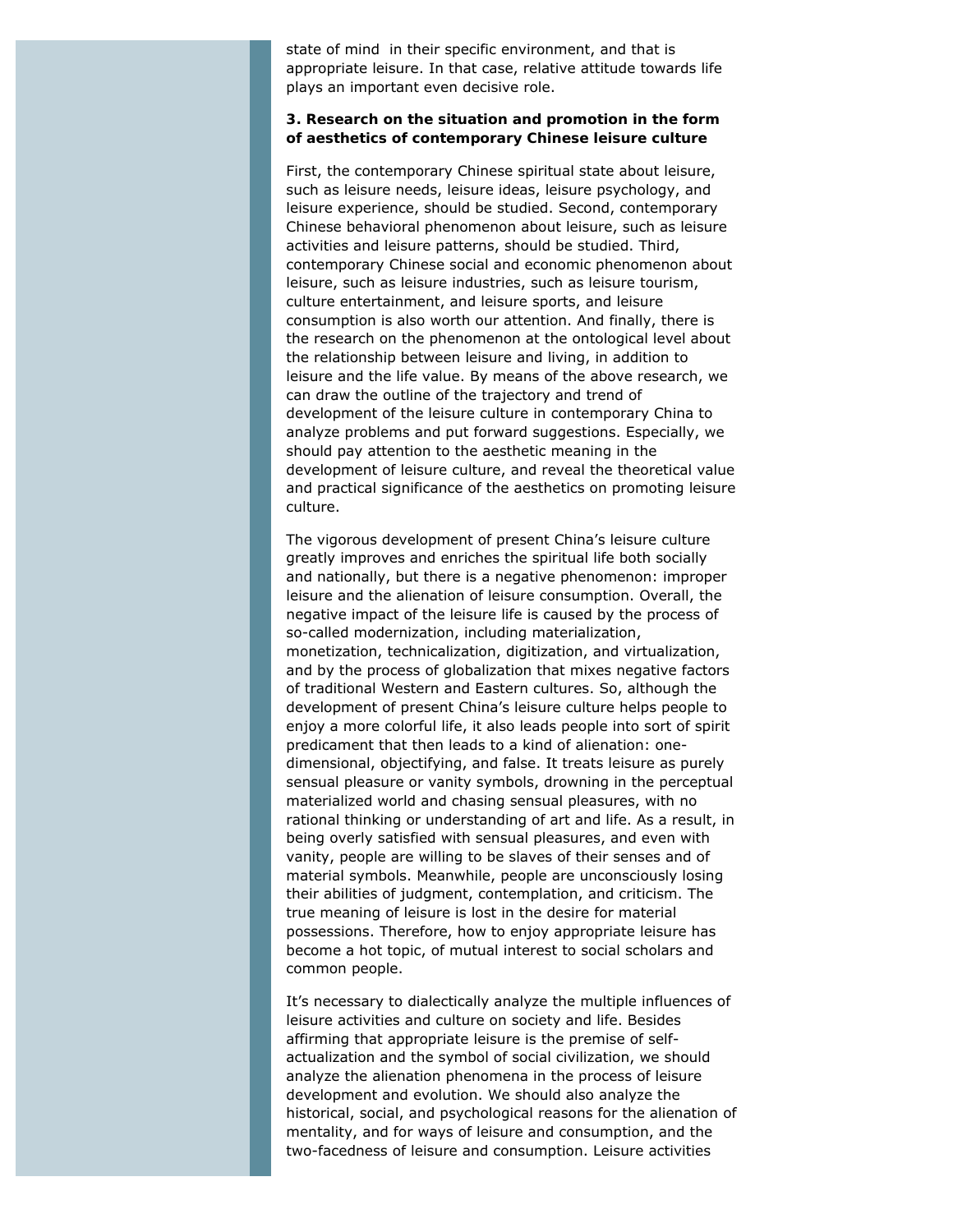may be elegant or vulgar, even evil sometimes; this deserves our attention. Thus, negative effects of consumption alienation should be revealed, and appropriate leisure should be separated from negative and idle recreation to make the ideal leisure realm clear. We will discuss the possibility and necessity of improving leisure activities and culture by means of aesthetic attitude and realm, and the realistic possibility of a healthy leisure culture as the way of specific aesthetic education. By exploring ways to dispel the alienation phenomenon in leisure by means of the aesthetic salvation, we expect to provide some theory of value and practical significance for people to enjoy their leisure reasonably and wisely.

At present, it's necessary and vital to improve the leisure culture by means of aesthetics. Because leisure activity is actually a kind of life experience, in leisure people should possess a healthy mentality and aesthetic consciousness and measure in order to perceive things in this experience.

What leisure aesthetics advocates is that the leisure life should be transformed from its purposeless external form into a purposeful authentic life experience to reflect its noble, positive aesthetic value and encourage human life activities into a higher level of value and significance. Indeed, research on leisure in aesthetic terms is based on the purposeless finality of aesthetic activities that has the effect of making people liberate and release themselves. In accordance with that, leisure aesthetics is concerned about the survival of mankind, concerned with people, and showing the aesthetic characteristics of an uplifted life and liberation of personality. Leisure aesthetics play an important role in supporting and protecting human spiritual life, overcoming negative cultural erosion, and promoting people's free development. Therefore, it is important to fully study leisure culture from the aesthetic perspective; thoroughly explain the meaning of the leisure and aesthetics; analyze the aesthetic elements of leisure culture; and express the theoretical and practical significance of aesthetic consciousness, aesthetic measure, and the aesthetic realm to promote leisure culture.

#### **4. Research on the practical character and application value of the leisure aesthetics**

As the humanistic foundation of the experience economy and cultural industry, aesthetics and leisure have a positive meaning in developing harmonious entrepreneurship, building a harmonious society, and improving quality of contemporary life.

Leisure activity is the intermediary and carrier that connects spiritual experience and practical industry because leisure activity itself is a kind of experience, and its carrier is a kind of industry. To satisfy people's mental demand at a high level, the product of leisure activities has a huge added spiritual value, so that leisure activities and its carrier become the experience economy and aesthetic economy. Therefore, by integrating aesthetics and industry, aesthetic activities will be combined with the actual reality and manifest its humanistic and industrial value by means of leisure experience and consumption—the humanistic foundation and the soul of cultural industry—and lay the realistic foundation of an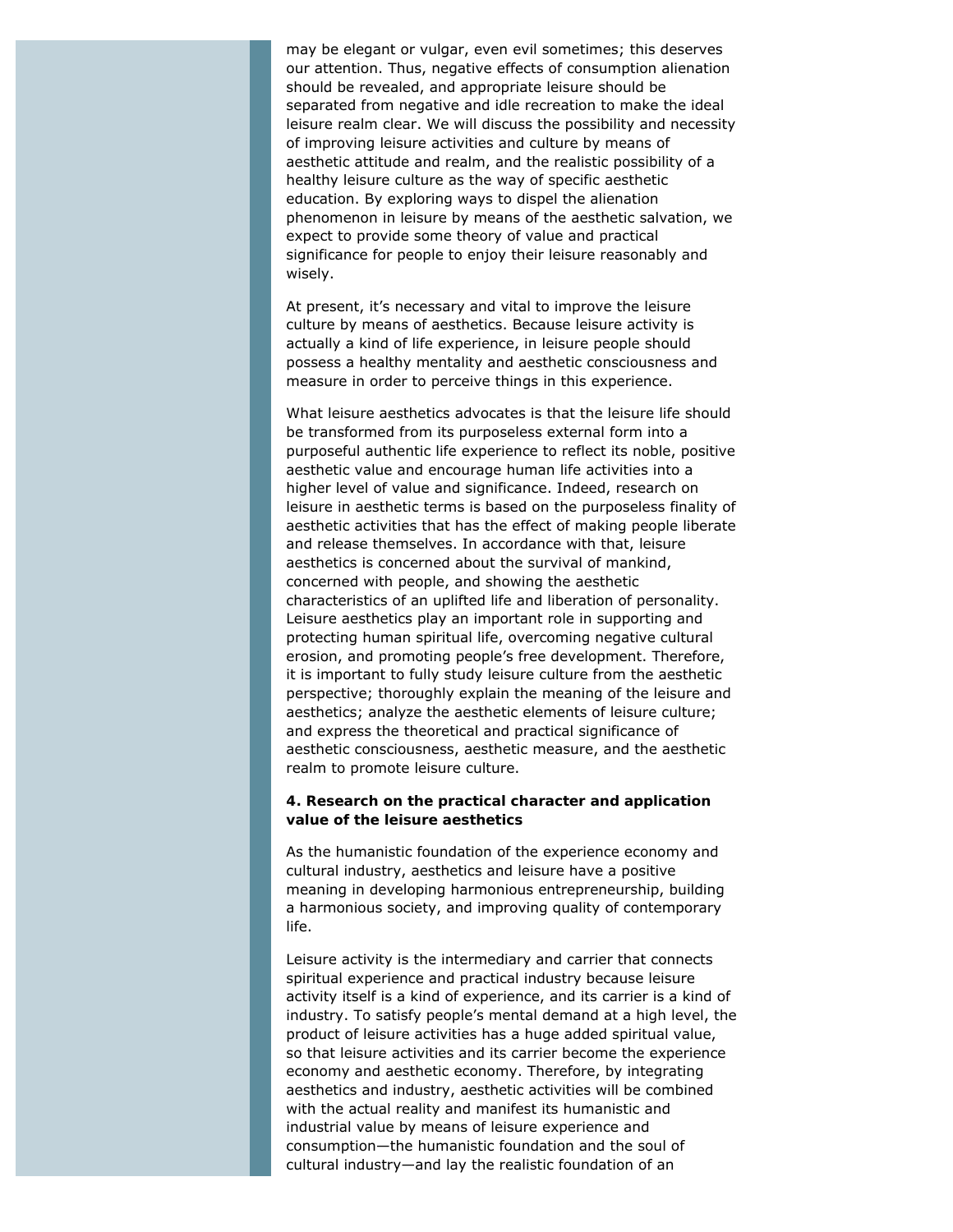aesthetic economy. It should be noted that leisure is a very specific and realistic way of people's life and activity, and its carrier relates to various industrial types, so leisure aesthetics has strong applicability. The research on leisure activity should rely on quantifying and empirical data rather than stay in speculation and abstract argument. As for specific research places of Chinese leisure aesthetics, Hangzhou, Chengdu, and other cities, where leisure activities were carried out earlier and the leisure industry developed rapidly, are good examples. Using these cases, we should meticulously study the realistic value of leisure and aesthetic activities and ideas from the perspective of improving the quality of contemporary life, and realize the connection of the theory and practice of the leisure economy.

### **5. Comparative research on Chinese and foreign aesthetic and leisure theory and wisdom and, in particular, exploring leisure culture and aesthetic wisdom of Chinese elements and Chinese discourse**

We should analyze the theory and wisdom of Chinese and foreign aesthetics and leisure, andtheir value, to enhance the quality of contemporary life and build a harmonious society. In that way we can also provide theoretical resources for the construction of a contemporary Chinese leisure aesthetics. And in order to establish a real theoretical system with Chinese characteristics, we should particularly explore the Chinese discourse of leisure culture and leisure aesthetics.

A wealth of reasonable leisure wisdom, which has important practical significance for improving the quality of modern life and especially for life experience satisfaction, lies in the ancient and modern leisure concepts and theories. We should make a comparison between Chinese and Western leisure cultures from the perspective of globalization, and combine the development of Chinese and Western leisure cultures and their influence on contemporary leisure cultures, and then explore the traditional genus of contemporary leisure culture. In doing so, we should pay special attention to the historical and practical reasons for the Western leisure culture, development of its theory, and colonization. We should explore leisure culture and the aesthetic wisdom of Chinese elements and Chinese discourse in order to have dialogue with Western leisure culture and theory, and to establish a local discourse of contemporary Chinese leisure culture and leisure aesthetics theory. More specifically, contemporary Chinese leisure culture and aesthetic research should learn from traditional wisdom and concepts, such as *Xian*(leisure), *Shi*(fitness), *Yi*(appropriateness, *Du*(degree), *Zhong* (moderation), *He*(harmony), *Le Sheng* (the joy of life), *Ge De Qi Fen* (each performs its own nature), *Wan Wu Shi Qing*(play for returning to one's nature), and *Xun Le Shun Hua* (learning joyfully by doing naturally), and also the theoretical description of *Ben Ti*(the original Being of life, or ontology), *Gong Fu*(life practice) and *Jing Jie* (ideal life realm). Therefore, the local characteristics and theoretical discourse of Chinese leisure culture and its aesthetic research and theoretical construction will be formed in the future.

Different from the ideas and discourse systems of the traditional Western philosophy that focused on abstract conception and logical form, what the traditional Chinese philosophy emphasized was the system of *Bent Ti*-*Gong*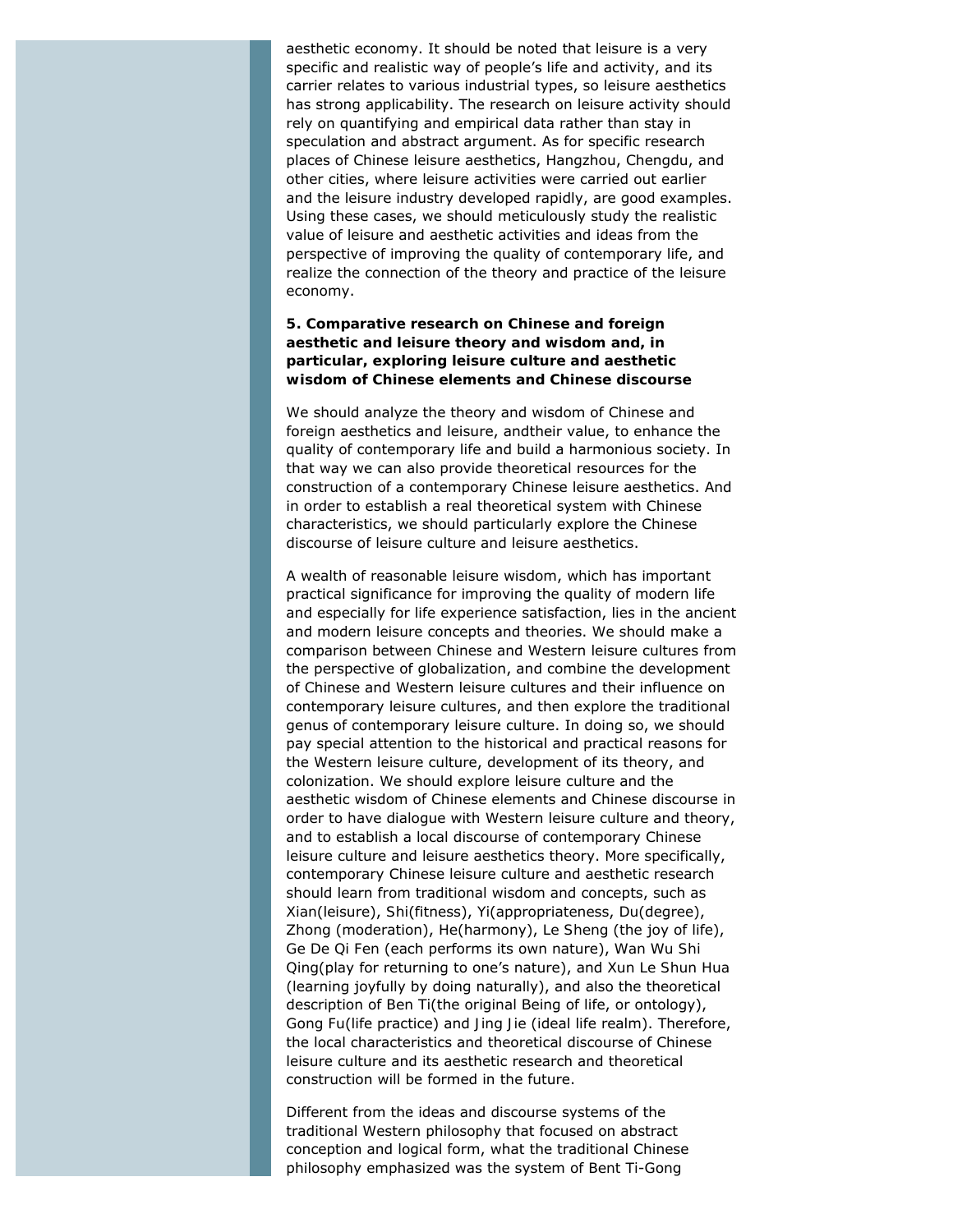*Fu*-*Jing Jie*, and, different from the purely rational philosophy, Chinese philosophy was a practical learning of the unity of body and mind. According to Chinese traditional leisure philosophy, the *Ben Ti* of leisure was the moderate Xian, in which each performed its own nature, and each experienced the ideal realm of "follow what my heart desired, without transgressing what was right." (Confucius: Confucian *Analects*) Moreover, the *Gong Fu* of the leisure was *Shi*, referring to living moderately and reaching the realm of *Wu Xian* (let nature take its course) by means of *Xin Shi* (a fit state of mind), the deep meaning of which was that people enjoyed leisure life in the current situation after moderate satisfaction of physical and mental desires. Finally, based on the *Ben Ti* of *Xian*, the *Jing Jie* of leisure, as well as aesthetics, was clarified by means of the *Gong Fu* of *Shi*. And the traditional leisure aesthetic realm(*Jing Jie*) is divided into three kinds, the escapist realm, the harmonious realm, and the self-actualized realm. Among those, the latter was at the highest level.<sup>[2]</sup>

<span id="page-6-0"></span>Xian has been viewed as the original value and significance of life in Chinese traditional ideas and, therefore, the *Gong Fu* of the leisure (*Xian*) has put emphasis on inward regulation. In the traditional Chinese philosopher's view, leisure depended on intrinsic spiritual character. Relative to the *Shen Xian* (physical leisure), the *Xin Xian* (mental leisure) had more fundamental meaning, and the so-called inward regulation referred to selfadjustment of mind. Mencius said those who couldn't be successful should introspect themselves (*Mencius*). In the Chinese concept of leisure, this inward reflection of the cultural and psychological structure was expressed by the *Gong Fu* of *Shi*. The reason for this was that *Shi* had the meaning of "only" and "just right" from *Zhi*. *ZhouYi* had explained humanity for Wen Ming Yi Zhi, and Zhu Xi had regarded this *Zhi* as *Ge De Qi Fen* (each performs its own nature)(*Zhou Yi Ben Ji*), which we now say "just right." So, the meaning of *Shi* was mixed with achievement, satisfaction, moderateness, and so on. As the *Gong Fu* of the leisure, *Shi* was mainly about living moderately and performing one's own nature, so that people enjoyed leisure life in the present circumstances after moderate satisfaction of the physical and mental desire. In this sense, *Shi* was both *Zhi* in *Zhou Yi* and *He*(harmony) in *Zhong Yong*. *Zhi* meant that each performed its own nature, and correspondingly, *He* meant the original state of the world. So, by means of *Shi*, people would grasp the true meaning of life, and experience the true meaning of leisure, and finally achieve the ideal realm of Oneness of Universe and Human (*Tian Ren He Yi*).

#### **6. Research on the body mechanism of leisure culture and leisure aesthetics**

We should pay attention to the significance of somaesthetics to the research on leisure culture and leisure aesthetics, and analyze the concept about the body mechanism of leisure and aesthetic experience, such as game, peak experience, flow, and *Wan Wu Shi Qing* (play for returning to one's nature). In addition, physical and mental needs and satisfaction as driving forces of leisure experience and consumption, and relationship between physical feeling and the index of happiness or satisfaction, and the significance of physical condition to the quality of life, should be studied too.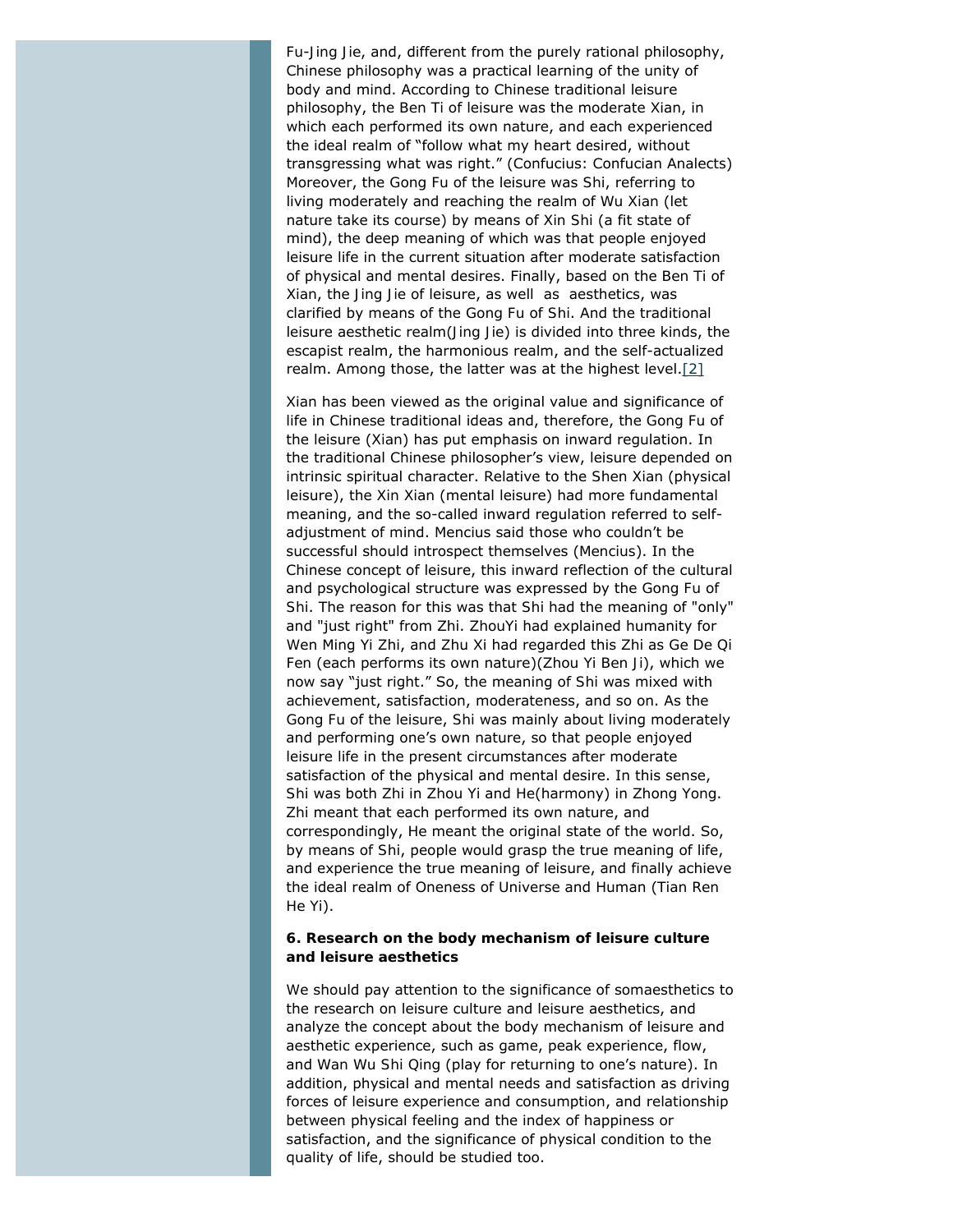Traditional aesthetics only took the eyes and ears as the aesthetic senses, with a kind of distant form in the aesthetic way, with art centered as the aesthetic object, and with the free experience beyond the object as the aesthetic nature. In contrast, leisure aesthetics views all the senses of the human body, and even the whole body and mind experience, as the aesthetic body mechanism, with direct perception of the whole body and mind in the aesthetic way, with the current specific context as the aesthetic object, and with the free experience integrated into the practice as the aesthetic nature. That is to say, leisure aesthetics goes beyond the traditional aesthetics, mainly as a kind of aesthetic activity of contemplatively enjoying the distant significant form and thus accessing a transcendent experience to achieve a integrated practical experience of the oneness of the body, mind, and object, the practical concern of the leisure aesthetics.

<span id="page-7-0"></span>The nose, tongue, skin, and even the body's organs are taken as leisure aesthetic senses, not only for the practical experience of leisure activities but also as leisure academic requirements of their own. This is because leisure is for its own purpose, just as Huizinga's view of the play. He considered that it was not possible to understand play in terms outside itself or as rational behavior, for the fun of play is irrational. Play serves its own ends. The same may be true for leisure or at least much of leisure.[\[3\]](#page-9-0) That is to say the purpose of leisure lies in leisure itself, the being and feeling of people in leisure state. Therefore, unlike traditional aesthetics, which only used the eyes and ears, the senses of pointing to the outside world, as its aesthetic senses, leisure aesthetics takes the entire body of the human being as an aesthetic sense and considers that it reflects aesthetic elements: grace in movements; harmony in music; complexity in games and sport; subtlety in taste and expression of every kind. $[4]$  Thus the whole body senses are included in the study of leisure aesthetics.

<span id="page-7-1"></span>Focusing on the current existence of human beings and concerning the natural state of human life, leisure aesthetics will not use the illusion of the otherworld to deny the human physical feelings in this world, nor use rational idea to constrain lively life enthusiasm of life. Therefore, unlike the traditional aesthetics that sought external beauty in the otherworld only by the eyes and ears, leisure aesthetics respects the original state of the human perception of the world, so that the various senses perform their own nature (*Ge De Qi Fen*) and integrate into the leisure aesthetic process with their natural characteristics. In this aesthetic process, people will achieve the nature state and the ideal realm of the leisure. As a result, leisure aesthetics becomes the practical learning of the unity of body and mind from the pure theory of audiovisual arts.[\[5\]](#page-9-2) The experience it gives people is not just the freedom and pleasure in formal feeling but the entirety of physical and mental happiness.

#### <span id="page-7-2"></span>**7. Research on the theoretical quality of leisure aesthetics.**

We should analyze the theoretical and practical significance of leisure aesthetics, analyze the theoretical structure, logical system, and form characteristics of leisure aesthetics, combine the logical relations between the leisure aesthetics and related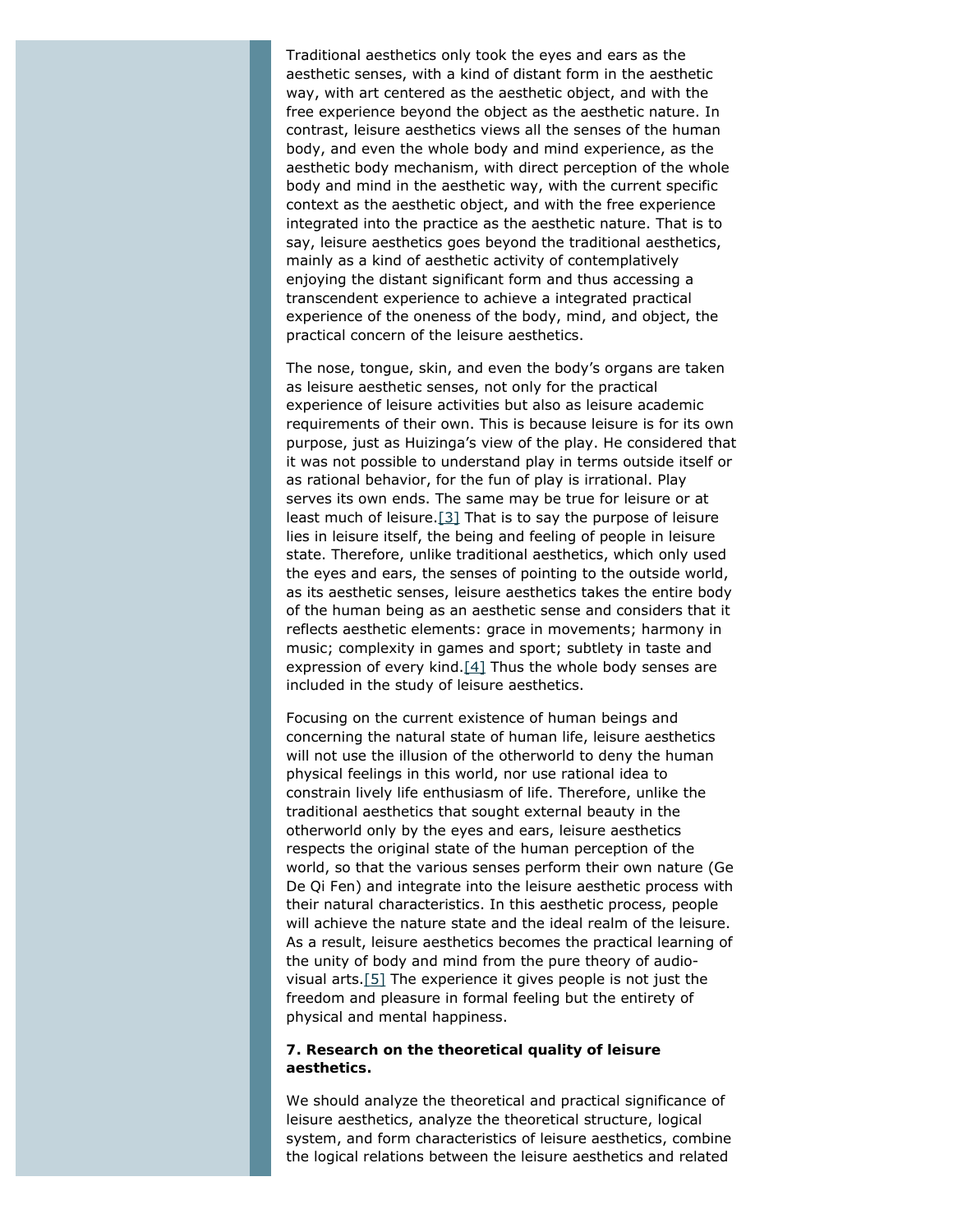disciplines, and try to construct the original leisure aesthetics with Chinese characteristics.

The author often emphasizes many occasions that leisure studies should study not only the metaphysical significance of leisure as the ideal realm but also the practical value of leisure as a realistic activity and industrial carrier. "Metaphysical that the Way, shaped and said that the device" (*Yi Jing*); now some scholars have pointed out what is located in both the Way and device is the heart. Relatively speaking, leisure philosophy focuses on the study of the metaphysical significance, that is the ultimate significance of leisure for the human being and social civilization; leisure industry and leisure economics focuses on "the device," that is, characteristics and laws of leisure products, leisure services, and leisure consumption as the new growth point of the national economy; and leisure aesthetics focuses on the perception of the heart," that is the form, characteristic, and law of the leisure and aesthetics as a common human experience.

Leisure aesthetics must be developed outside of the traditional abstract field and stay away from the art-centered theory in order to be integrated with the rich and lively aesthetic areas of daily life and more able to adapt to the social development. As a result, leisure aesthetics will have a more realistic character and play its due social functions more effectively. And so the aesthetics will become the vivid learning of the unity of body and mind from the pure theory of audio-visual arts.

In sum, the philosophical foundation of leisure aesthetics is the freedom of the human being; the social function of leisure aesthetics is promoting people's self-improvement; the physiological and psychological mechanism of leisure aesthetics is reflected in the practice of the unity of body and mind; the subject of leisure aesthetics is concerned about is the free and authentic life form; and the application value of leisure aesthetics lies in the experience economy. These are the author's general view on the theoretical quality of the leisure aesthetics.

# Pan Liyong [panly@hzcnc.com](mailto:panly@hzcnc.com)

Asia Pacific Centre for the Study of Leisure, Zhejiang University, Department of Philosophy, School of Humanities, Zhejiang University, Hangzhou 310028, China

Published on March 13, 2018.

#### **Endnotes**

<span id="page-8-0"></span>[\[1\]](#page-1-0) Pan Li-yong, "Leisure Life and Aesthetics: The Liberated Experience of the Self-dependent Being," *Journal of Zhejiang University (Humanities and Social Sciences)*, 35(6), (2005), 5- 11.

<span id="page-8-1"></span>[\[2\]](#page-6-0) Pan Li-yong, Lu Qing-xiang, "Modern Interpretation of